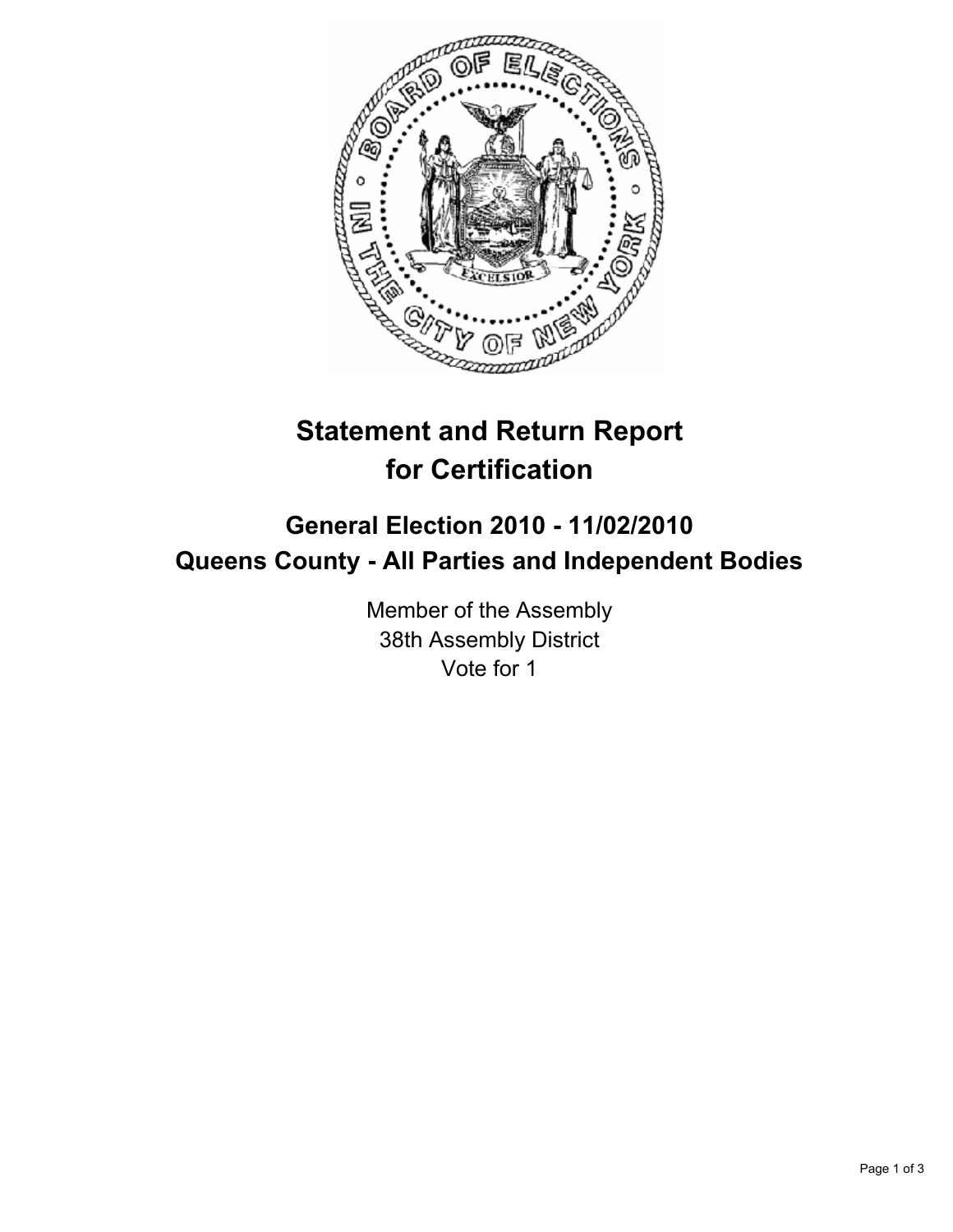

## **Assembly District 38**

| PUBLIC COUNTER                        | 14,298 |
|---------------------------------------|--------|
| <b>EMERGENCY</b>                      | 17     |
| ABSENTEE/MILITARY                     | 276    |
| <b>AFFIDAVIT</b>                      | 209    |
| <b>Total Ballots</b>                  | 14,839 |
| MICHAEL G MILLER (DEMOCRATIC)         | 8,412  |
| DONNA MARIE CALTABIANO (REPUBLICAN)   | 3,405  |
| MICHAEL G MILLER (INDEPENDENCE)       | 359    |
| DONNA MARIE CALTABIANO (CONSERVATIVE) | 605    |
| MICHAEL G MILLER (WORKING FAMILIES)   | 433    |
| ALBERT BALDEO (WRITE-IN)              | 1      |
| ANDREW SCIMONE (WRITE-IN)             | 1      |
| <b>BRIAN LEETCH (WRITE-IN)</b>        | 1      |
| CHICO MARY (WRITE-IN)                 | 1      |
| EDWARD J. SPIOLLI (WRITE-IN)          | 1      |
| ERNEST HEMINGWAY (WRITE-IN)           | 1      |
| LAWRENCE HARFMANN (WRITE-IN)          | 1      |
| NICOLE BELL (WRITE-IN)                | 1      |
| NO NAME (WRITE-IN)                    | 4      |
| PETER C LAMTEUAS ESQ (WRITE-IN)       | 1      |
| <b>Total Votes</b>                    | 13,227 |
| Unrecorded                            | 1.612  |